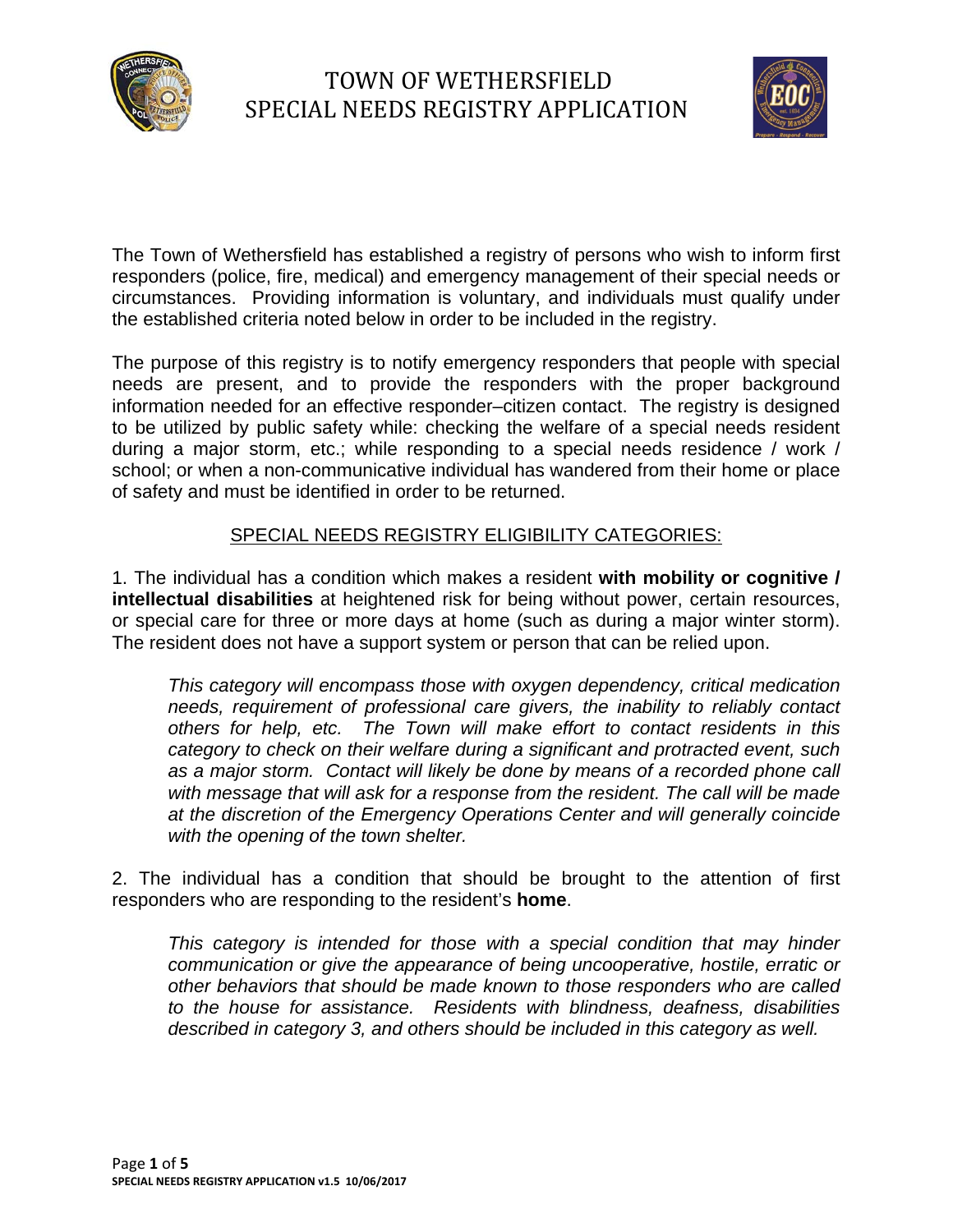



3. Condition which makes an individual at-risk for wandering from their residence / school / other, becoming disoriented, and / or being unable to adequately communicate with others in order to get back to their place of safety.

*This category is intended for those with various cognitive and/or intellectual disabilities, Alzheimer's, Autism, unstable diabetes, etc. who may be encountered by first responders / general public away from their own home, and they may not have the ability to communicate their name and address to those*  wishing to assist them. This category may be used for cataloging identifying *information of walk / runaways, and others who find their way out of their home and become "missing persons." It is intended for residents, students in town, and those who frequently stay in town.* 

*There must be a photo included with the application for persons in this category– contact the administrators at the bottom of form if assistance is needed.* 

IF RESIDENT QUALIFIES UNDER ONE OR MORE OF THE ABOVE CATEGORIES, PLEASE COMPLETE REMAINDER OF APPLICATION.

The completed application should be sent to:

Wethersfield Police Department Attn. Support Services 250 Silas Deane Hwy. Wethersfield, CT 06109

For assistance with the form, or any questions, contact 860-721-2900 or Dispatcher / Asst. Emergency Management Director Karen Tomczyk at Karen.tomczyk@wethersfieldct.gov, or Lt. Tom Mitney at Thomas.mitney@wethersfieldct.gov.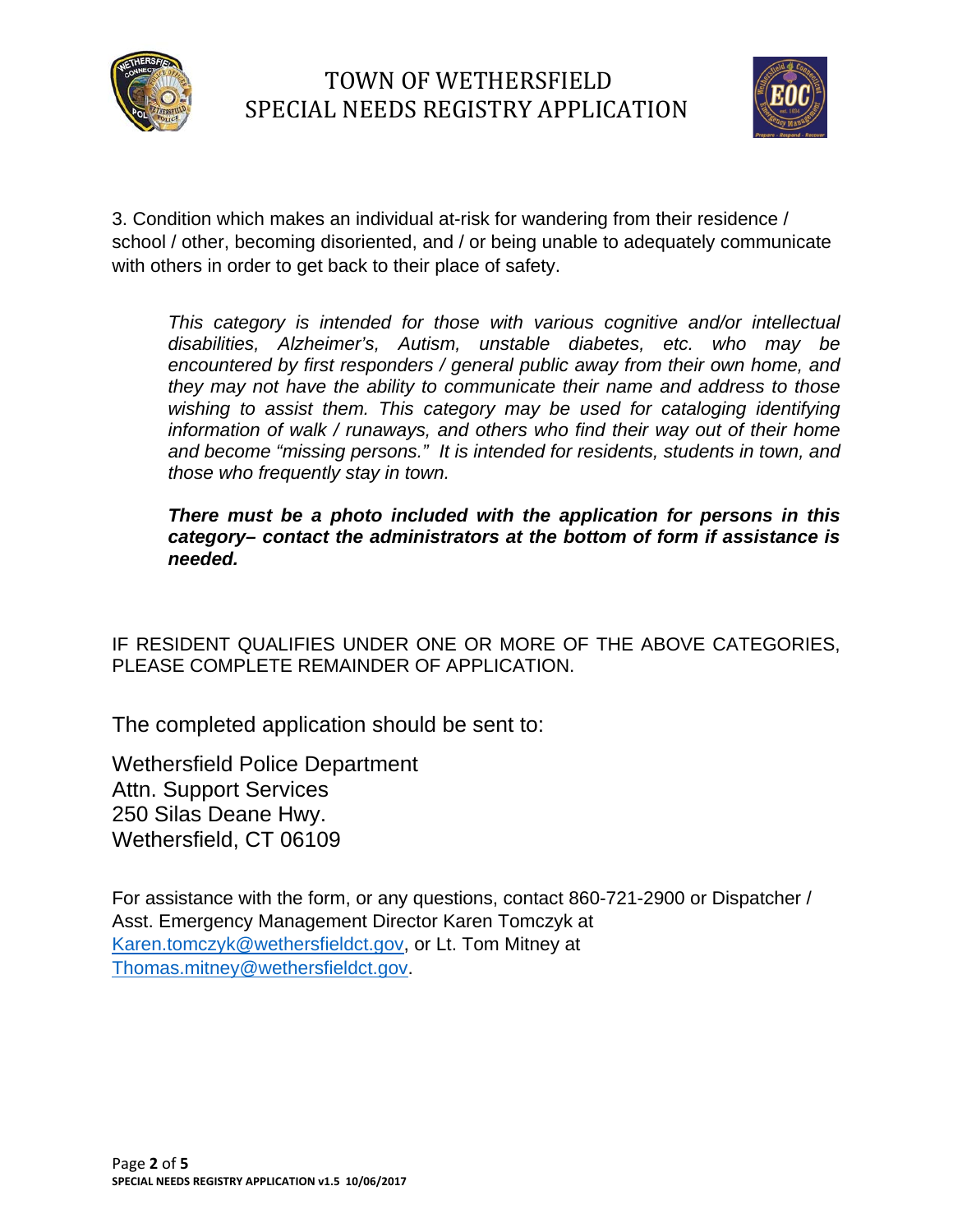

### TOWN OF WETHERSFIELD SPECIAL NEEDS REGISTRY APPLICATION



| Home Phone #:________________________Cell Phone #:_______________________________Receive texts: ___Yes ___No |               |  |
|--------------------------------------------------------------------------------------------------------------|---------------|--|
|                                                                                                              |               |  |
| Individual's Physical Description:                                                                           |               |  |
| ___Male ____Female                                                                                           |               |  |
| Height: Weight: Race: networkere (if applicable)                                                             | Attach recent |  |
| Eye Color: Hair Color: Ethnicity: _______                                                                    |               |  |
| Scars or other identifying                                                                                   |               |  |
|                                                                                                              |               |  |
|                                                                                                              |               |  |
|                                                                                                              |               |  |
|                                                                                                              |               |  |

In order to properly classify the applicant's special needs, please rate the applicant's ability to perform the following tasks (leave non-applicable questions blank):

Please check, and briefly describe if followed by a space, all medical conditions that the applicant should be considered to possess:

| $\Box$ Blind / Visual Impairment         | $\Box$ Deaf / Hard of Hearing |
|------------------------------------------|-------------------------------|
| $\Box$ Autism                            | $\Box$ Alzheimer's            |
| $\Box$ Non-Ambulatory (wheelchair, etc.) | $\Box$ Bedridden              |
| □ Mobility Assistance Required           | $\Box$ Oxygen Required        |
| $\Box$ Verbal Impairment                 | □ Service Animal              |
| $\Box$ Prescriptions                     |                               |
| □ Cognitive Disability: _____            |                               |
| $\Box$ Intellectual Disability: $\Box$   |                               |
| □ Behavioral Concerns: ___               |                               |
| □ Other Medical Concerns:                |                               |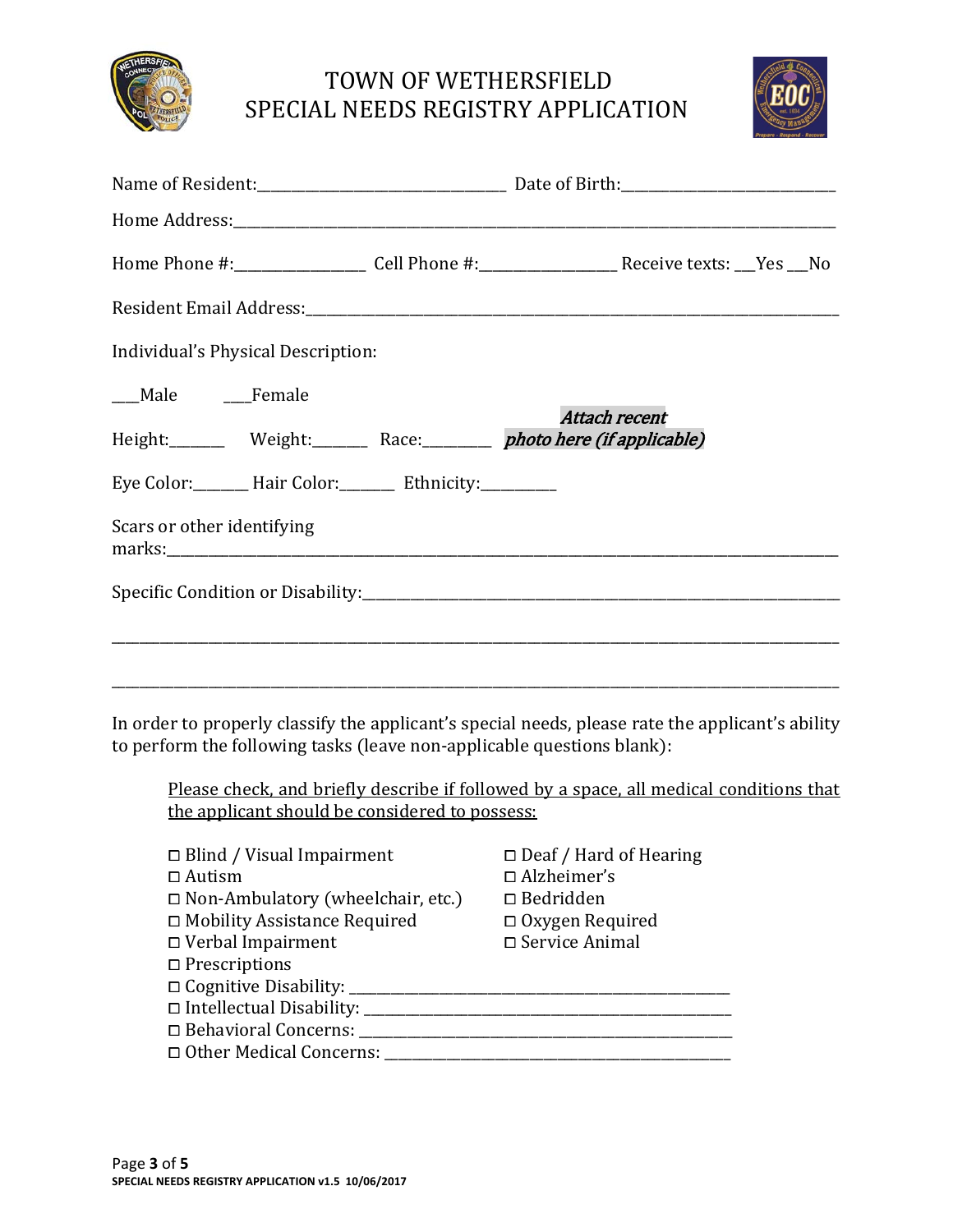

## TOWN OF WETHERSFIELD SPECIAL NEEDS REGISTRY APPLICATION



#### Please indicate which statements are true of the applicant:

 $\square$  lives alone  $\square$  may become disoriented  $\Box$  may roam away from home and would be considered at risk  $\Box$  may be unable to communicate own name, address, etc. if put under stress  $\Box$  likely unable to cope with three or more days of power outage at home  $\square$  unable to evacuate from home <u>and</u> summons proper assistance if required  $\Box$  possesses a medical condition causing a lack of necessary communication with first responders, or a medical condition that may mimic hostility, intoxication, etc.

Please explain statements checked above (if explanation is needed):

Please explain any answer / condition further, or add information that you want first responders and emergency operations staff to be aware of:

\_\_\_\_\_\_\_\_\_\_\_\_\_\_\_\_\_\_\_\_\_\_\_\_\_\_\_\_\_\_\_\_\_\_\_\_\_\_\_\_\_\_\_\_\_\_\_\_\_\_\_\_\_\_\_\_\_\_\_\_\_\_\_\_\_\_\_\_\_\_\_\_\_\_\_\_\_\_\_\_\_\_\_\_\_\_\_\_\_\_\_\_\_\_\_\_\_\_\_\_\_\_\_\_\_ \_\_\_\_\_\_\_\_\_\_\_\_\_\_\_\_\_\_\_\_\_\_\_\_\_\_\_\_\_\_\_\_\_\_\_\_\_\_\_\_\_\_\_\_\_\_\_\_\_\_\_\_\_\_\_\_\_\_\_\_\_\_\_\_\_\_\_\_\_\_\_\_\_\_\_\_\_\_\_\_\_\_\_\_\_\_\_\_\_\_\_\_\_\_\_\_\_\_\_\_\_\_\_\_\_ \_\_\_\_\_\_\_\_\_\_\_\_\_\_\_\_\_\_\_\_\_\_\_\_\_\_\_\_\_\_\_\_\_\_\_\_\_\_\_\_\_\_\_\_\_\_\_\_\_\_\_\_\_\_\_\_\_\_\_\_\_\_\_\_\_\_\_\_\_\_\_\_\_\_\_\_\_\_\_\_\_\_\_\_\_\_\_\_\_\_\_\_\_\_\_\_\_\_\_\_\_\_\_\_\_ \_\_\_\_\_\_\_\_\_\_\_\_\_\_\_\_\_\_\_\_\_\_\_\_\_\_\_\_\_\_\_\_\_\_\_\_\_\_\_\_\_\_\_\_\_\_\_\_\_\_\_\_\_\_\_\_\_\_\_\_\_\_\_\_\_\_\_\_\_\_\_\_\_\_\_\_\_\_\_\_\_\_\_\_\_\_\_\_\_\_\_\_\_\_\_\_\_\_\_\_\_\_\_\_\_ 

You may attach additional information to this form and / or a photo for those persons who may be qualified in category 3

\_\_\_\_\_\_\_\_\_\_\_\_\_\_\_\_\_\_\_\_\_\_\_\_\_\_\_\_\_\_\_\_\_\_\_\_\_\_\_\_\_\_\_\_\_\_\_\_\_\_\_\_\_\_\_\_\_\_\_\_\_\_\_\_\_\_\_\_\_\_\_\_\_\_\_\_\_\_\_\_\_\_\_\_\_\_\_\_\_\_\_\_\_\_\_\_\_\_\_\_\_\_\_\_\_ \_\_\_\_\_\_\_\_\_\_\_\_\_\_\_\_\_\_\_\_\_\_\_\_\_\_\_\_\_\_\_\_\_\_\_\_\_\_\_\_\_\_\_\_\_\_\_\_\_\_\_\_\_\_\_\_\_\_\_\_\_\_\_\_\_\_\_\_\_\_\_\_\_\_\_\_\_\_\_\_\_\_\_\_\_\_\_\_\_\_\_\_\_\_\_\_\_\_\_\_\_\_\_\_\_ \_\_\_\_\_\_\_\_\_\_\_\_\_\_\_\_\_\_\_\_\_\_\_\_\_\_\_\_\_\_\_\_\_\_\_\_\_\_\_\_\_\_\_\_\_\_\_\_\_\_\_\_\_\_\_\_\_\_\_\_\_\_\_\_\_\_\_\_\_\_\_\_\_\_\_\_\_\_\_\_\_\_\_\_\_\_\_\_\_\_\_\_\_\_\_\_\_\_\_\_\_\_\_\_\_ \_\_\_\_\_\_\_\_\_\_\_\_\_\_\_\_\_\_\_\_\_\_\_\_\_\_\_\_\_\_\_\_\_\_\_\_\_\_\_\_\_\_\_\_\_\_\_\_\_\_\_\_\_\_\_\_\_\_\_\_\_\_\_\_\_\_\_\_\_\_\_\_\_\_\_\_\_\_\_\_\_\_\_\_\_\_\_\_\_\_\_\_\_\_\_\_\_\_\_\_\_\_\_\_\_ 

#### EMERGENCY CONTACT INFORMATION

| Name of Emergency Contact:                |  |
|-------------------------------------------|--|
|                                           |  |
| <b>Emergency Contact's Phone Numbers:</b> |  |
|                                           |  |
|                                           |  |